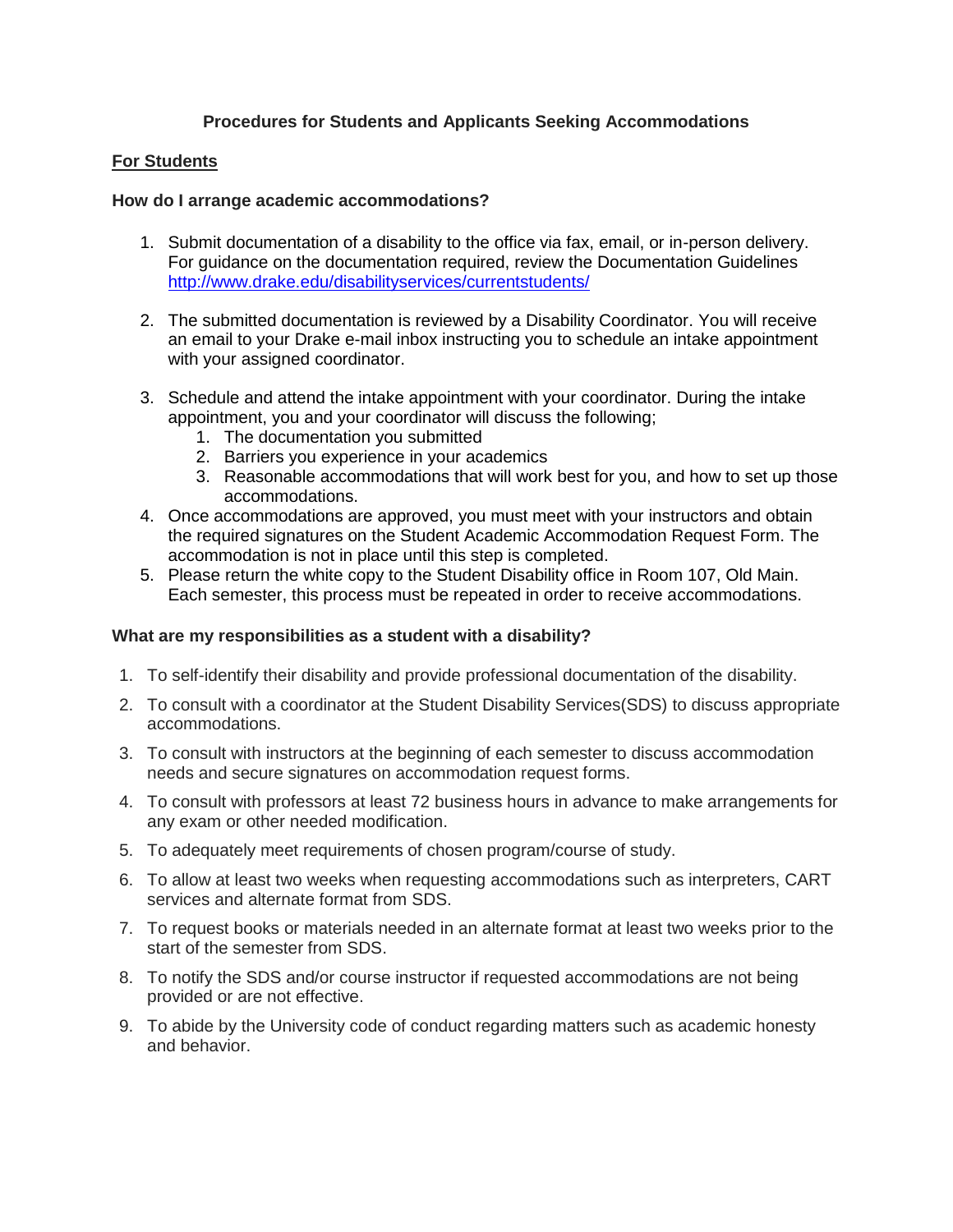# **For Faculty and Staff**

### **Procedures for Instructors Regarding Academic Requests**

At times you will be asked to provide or arrange for academic accommodations for a student in your class who has a documented disability and is registered with the Office of Student Disability Services. The accommodation request(s) listed on the Student Academic Accommodation Request form has (have) been determined to be appropriate in a meeting between the student and their Student Disability Services Coordinator. The procedure for processing these requests is as follows:

- 1. Review the form with the student and discuss the specifics of each accommodation request. Be sure to ask any questions and express any concerns at that time so as to ensure mutual understanding and to establish a good working relationship.
- 2. If you agree to provide or arrange for the accommodations as requested, sign the form and…
	- 1. Retain the yellow copy for your records.
	- 2. Give the white copy to the student for their records.
- 3. If you have questions or concerns that the student is unable to answer, you are encouraged to contact the Office of Student Disability Services for consultation or clarification. In order to expedite the process and avoid delay in the provision of reasonable accommodations to the student, this contact must be made within 48 business hours of the initial meeting with the student.
- 4. If you are concerned that any of the requests may fundamentally alter your course requirements or otherwise compromise the integrity of your course, you may discuss alternative solutions with the student. If you are unable to come to an agreement, contact the Office of Student Disability Services to discuss adequate solutions for the situation.
- **5.** If an agreement cannot be reached either student or faculty member may use the Grievance Process to obtain a final decision and recommendation for action.

As you know, the University is legally required to provide reasonable accommodations to students with disabilities, and the accommodations must be made on a case-by-case basis. Thank you for your assistance in this process.

#### **Faculty and Staff Responsibilities**

- 1. To provide students with disabilities full and equal access to participate in Drake's programs and activities.
- 2. To make sure students with disabilities who are requesting accommodations are aware of services available from the SDS.
- 3. To cooperate with the qualified student and SDS in providing authorized accommodations in a fair and timely manner.
- 4. To provide authorized accommodations as long as the accommodation does not alter the fundamental nature of the course or program.
- 5. To contact the student or SDS with questions or problems regarding requested accommodations.